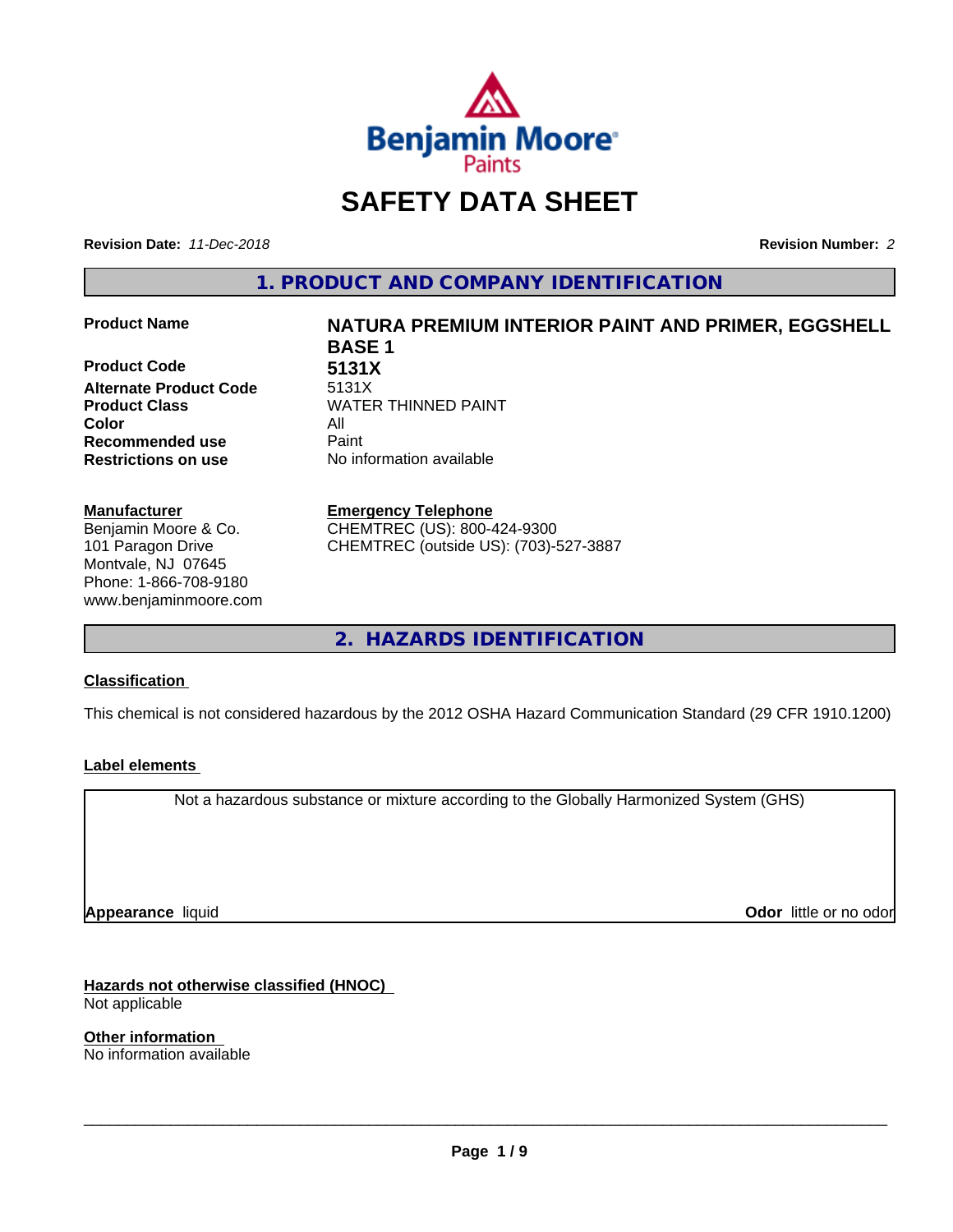## **3. COMPOSITION INFORMATION ON COMPONENTS**

\_\_\_\_\_\_\_\_\_\_\_\_\_\_\_\_\_\_\_\_\_\_\_\_\_\_\_\_\_\_\_\_\_\_\_\_\_\_\_\_\_\_\_\_\_\_\_\_\_\_\_\_\_\_\_\_\_\_\_\_\_\_\_\_\_\_\_\_\_\_\_\_\_\_\_\_\_\_\_\_\_\_\_\_\_\_\_\_\_\_\_\_\_

| <b>Chemical name</b> | <b>CAS No.</b> | Weight-%  |
|----------------------|----------------|-----------|
| Titanium dioxide     | 13463-67-7     | $20 - 25$ |
| Nepheline svenite    | 37244-96-5     | $5 - 10$  |
| Kaolin, calcined     | 92704-41-1     | - 5       |
| Silica, amorphous    | 7631-86-9      | - 5       |

|                                                  | 4. FIRST AID MEASURES                                                                                    |
|--------------------------------------------------|----------------------------------------------------------------------------------------------------------|
| <b>General Advice</b>                            | No hazards which require special first aid measures.                                                     |
| <b>Eye Contact</b>                               | Rinse thoroughly with plenty of water for at least 15 minutes and consult a<br>physician.                |
| <b>Skin Contact</b>                              | Wash off immediately with soap and plenty of water while removing all<br>contaminated clothes and shoes. |
| <b>Inhalation</b>                                | Move to fresh air. If symptoms persist, call a physician.                                                |
| Ingestion                                        | Clean mouth with water and afterwards drink plenty of water. Consult a physician<br>if necessary.        |
| <b>Most Important</b><br><b>Symptoms/Effects</b> | None known.                                                                                              |
| <b>Notes To Physician</b>                        | Treat symptomatically.                                                                                   |

**5. FIRE-FIGHTING MEASURES**

| <b>Suitable Extinguishing Media</b>                                              | Use extinguishing measures that are appropriate to local<br>circumstances and the surrounding environment.                                   |
|----------------------------------------------------------------------------------|----------------------------------------------------------------------------------------------------------------------------------------------|
| <b>Protective Equipment And Precautions For</b><br><b>Firefighters</b>           | As in any fire, wear self-contained breathing apparatus<br>pressure-demand, MSHA/NIOSH (approved or equivalent)<br>and full protective gear. |
| <b>Specific Hazards Arising From The Chemical</b>                                | Closed containers may rupture if exposed to fire or<br>extreme heat.                                                                         |
| <b>Sensitivity To Mechanical Impact</b>                                          | No.                                                                                                                                          |
| <b>Sensitivity To Static Discharge</b>                                           | No.                                                                                                                                          |
| <b>Flash Point Data</b><br>Flash Point (°F)<br>Flash Point (°C)<br><b>Method</b> | Not applicable<br>Not applicable<br>Not applicable                                                                                           |
| <b>Flammability Limits In Air</b>                                                |                                                                                                                                              |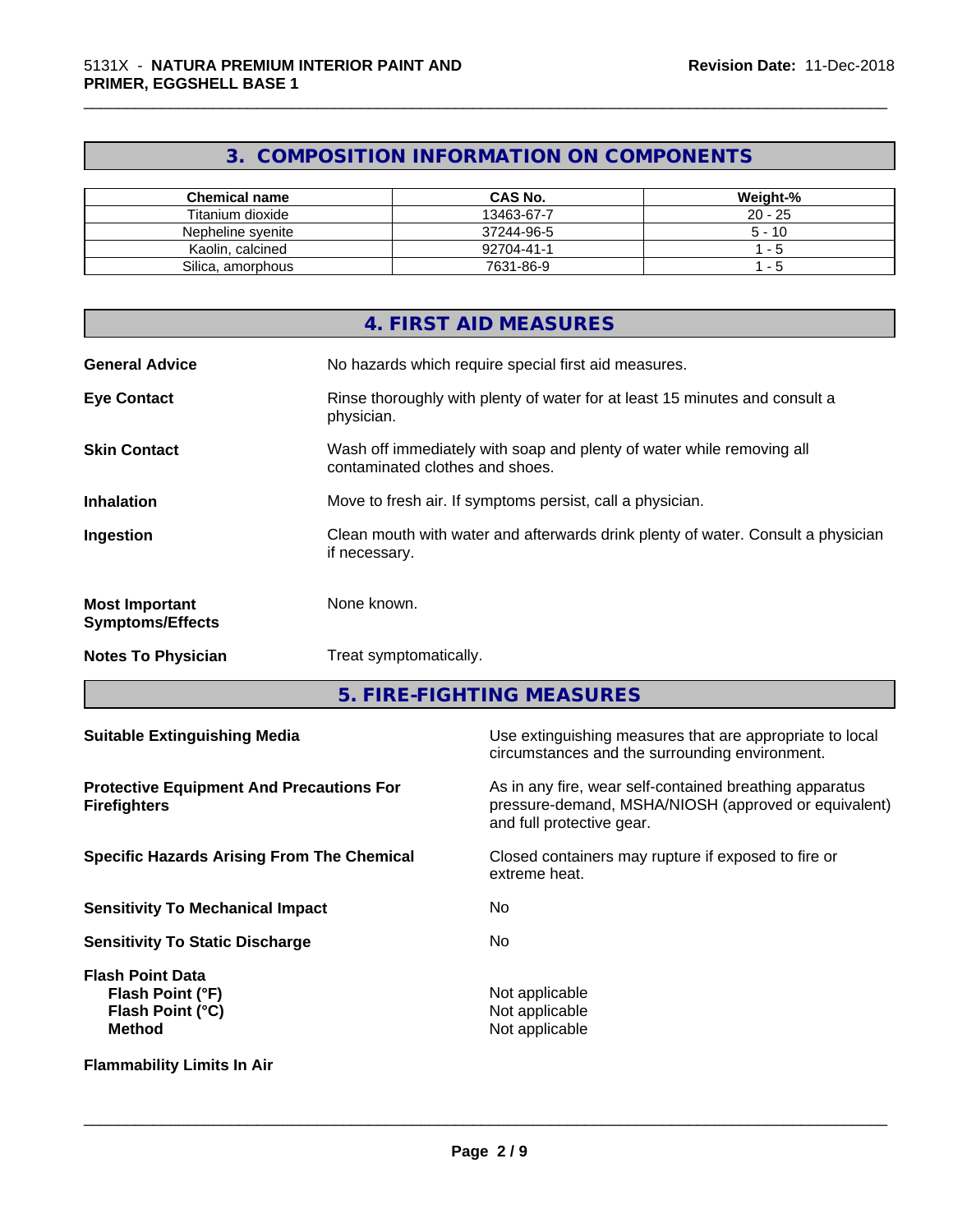#### **Lower flammability limit:**<br> **Upper flammability limit:**<br>
Upper flammability limit:<br>
Not applicable **Upper flammability limit:**

\_\_\_\_\_\_\_\_\_\_\_\_\_\_\_\_\_\_\_\_\_\_\_\_\_\_\_\_\_\_\_\_\_\_\_\_\_\_\_\_\_\_\_\_\_\_\_\_\_\_\_\_\_\_\_\_\_\_\_\_\_\_\_\_\_\_\_\_\_\_\_\_\_\_\_\_\_\_\_\_\_\_\_\_\_\_\_\_\_\_\_\_\_

**NFPA Health:** 1 **Flammability:** 0 **Instability:** 0 **Special:** Not Applicable

#### **NFPA Legend**

- 0 Not Hazardous
- 1 Slightly
- 2 Moderate
- 3 High
- 4 Severe

*The ratings assigned are only suggested ratings, the contractor/employer has ultimate responsibilities for NFPA ratings where this system is used.*

*Additional information regarding the NFPA rating system is available from the National Fire Protection Agency (NFPA) at www.nfpa.org.*

#### **6. ACCIDENTAL RELEASE MEASURES**

| <b>Personal Precautions</b>      | Avoid contact with skin, eyes and clothing. Ensure adequate ventilation.                                                                                                         |  |  |
|----------------------------------|----------------------------------------------------------------------------------------------------------------------------------------------------------------------------------|--|--|
| <b>Other Information</b>         | Prevent further leakage or spillage if safe to do so.                                                                                                                            |  |  |
| <b>Environmental precautions</b> | See Section 12 for additional Ecological Information.                                                                                                                            |  |  |
| <b>Methods for Cleaning Up</b>   | Soak up with inert absorbent material. Sweep up and shovel into suitable<br>containers for disposal.                                                                             |  |  |
|                                  | 7. HANDLING AND STORAGE                                                                                                                                                          |  |  |
| <b>Handling</b>                  | Avoid contact with skin, eyes and clothing. Avoid breathing vapors, spray mists or<br>sanding dust. In case of insufficient ventilation, wear suitable respiratory<br>equipment. |  |  |
| <b>Storage</b>                   | Keep container tightly closed. Keep out of the reach of children.                                                                                                                |  |  |
| <b>Incompatible Materials</b>    | No information available                                                                                                                                                         |  |  |

#### **8. EXPOSURE CONTROLS/PERSONAL PROTECTION**

#### **Exposure Limits**

| <b>Chemical name</b> | <b>ACGIH TLV</b>           | <b>OSHA PEL</b>                        |
|----------------------|----------------------------|----------------------------------------|
| Titanium dioxide     | 10 ma/m <sup>3</sup> - TWA | <b>TWA</b><br>15 mg/m <sup>3</sup> - . |
| Silica, amorphous    | N/E                        | 20 mppcf - TWA                         |

#### **Legend**

ACGIH - American Conference of Governmental Industrial Hygienists Exposure Limits OSHA - Occupational Safety & Health Administration Exposure Limits N/E - Not Established

**Engineering Measures** Ensure adequate ventilation, especially in confined areas.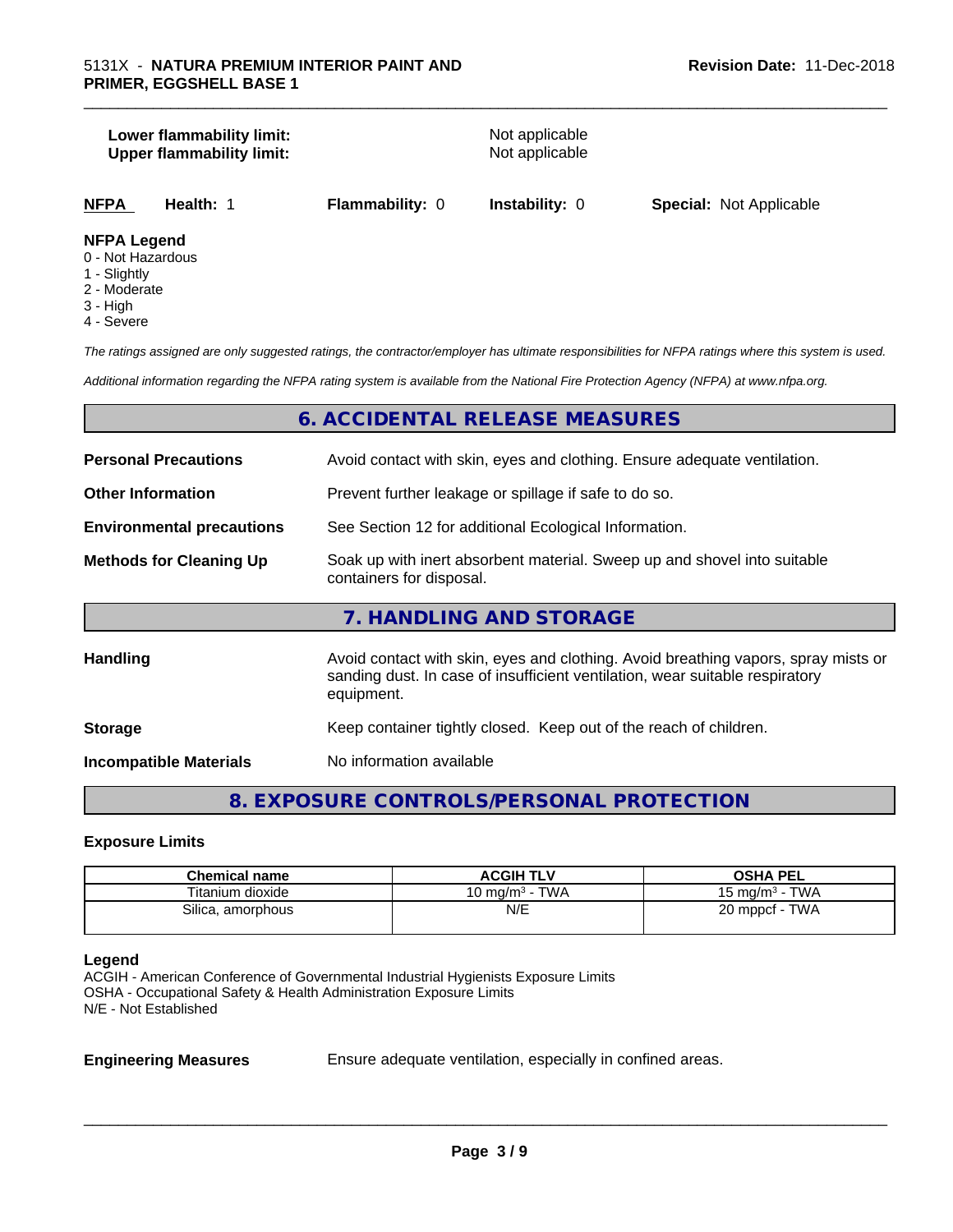| <b>Personal Protective Equipment</b> |                                                                                                                                     |
|--------------------------------------|-------------------------------------------------------------------------------------------------------------------------------------|
| <b>Eye/Face Protection</b>           | Safety glasses with side-shields.                                                                                                   |
| <b>Skin Protection</b>               | Protective gloves and impervious clothing.                                                                                          |
| <b>Respiratory Protection</b>        | In case of insufficient ventilation wear suitable respiratory equipment.                                                            |
| <b>Hygiene Measures</b>              | Avoid contact with skin, eyes and clothing. Remove and wash contaminated<br>clothing before re-use. Wash thoroughly after handling. |

#### **9. PHYSICAL AND CHEMICAL PROPERTIES**

**Appearance** liquid **Odor**<br> **Odor Threshold**<br> **Odor Threshold**<br> **CODOR**<br> **CODOR**<br> **CODOR**<br> **CODOR**<br> **CODOR**<br> **CODOR**<br> **CODOR**<br> **CODOR**<br> **CODOR**<br> **CODOR Density (lbs/gal)** 11.45 - 11.55 **Specific Gravity** 1.37 - 1.39 **pH pH**  $\blacksquare$ **Viscosity (cps)** No information available **Solubility(ies)** No information available **Water solubility** No information available **Evaporation Rate No information available No information available Vapor pressure @20 °C (kPa)** No information available **Vapor density No information available No information available Wt. % Solids** 55 - 65 **Vol. % Solids** 35 - 45 **Wt. % Volatiles** 35 - 45 **Vol. % Volatiles** 55 - 65 **VOC Regulatory Limit (g/L)** 0 **Boiling Point (°F)** 212 **Boiling Point**  $(°C)$  100 **Freezing Point (°F)** 32 **Freezing Point (°C)** 0 **Flash Point (°F)**<br> **Flash Point (°C)**<br> **Flash Point (°C)**<br> **Point (°C)**<br> **Point (°C)**<br> **Point (°C)**<br> **Point (°C)**<br> **Point (°C) Flash Point (°C) Method** Not applicable **Flammability (solid, gas)** Not applicable **Upper flammability limit:** Not applicable **Lower flammability limit:** Not applicable **Autoignition Temperature (°F)** No information available **Autoignition Temperature (°C)**<br> **Decomposition Temperature (°F)** No information available **Decomposition Temperature (°F)** No information available<br> **Decomposition Temperature (°C)** No information available **Decomposition Temperature (°C) Partition coefficient Contract Community No information available** 

**No information available** 

\_\_\_\_\_\_\_\_\_\_\_\_\_\_\_\_\_\_\_\_\_\_\_\_\_\_\_\_\_\_\_\_\_\_\_\_\_\_\_\_\_\_\_\_\_\_\_\_\_\_\_\_\_\_\_\_\_\_\_\_\_\_\_\_\_\_\_\_\_\_\_\_\_\_\_\_\_\_\_\_\_\_\_\_\_\_\_\_\_\_\_\_\_

#### **10. STABILITY AND REACTIVITY**

| <b>Reactivity</b>             | Not Applicable                           |
|-------------------------------|------------------------------------------|
| <b>Chemical Stability</b>     | Stable under normal conditions.          |
| <b>Conditions to avoid</b>    | Prevent from freezing.                   |
| <b>Incompatible Materials</b> | No materials to be especially mentioned. |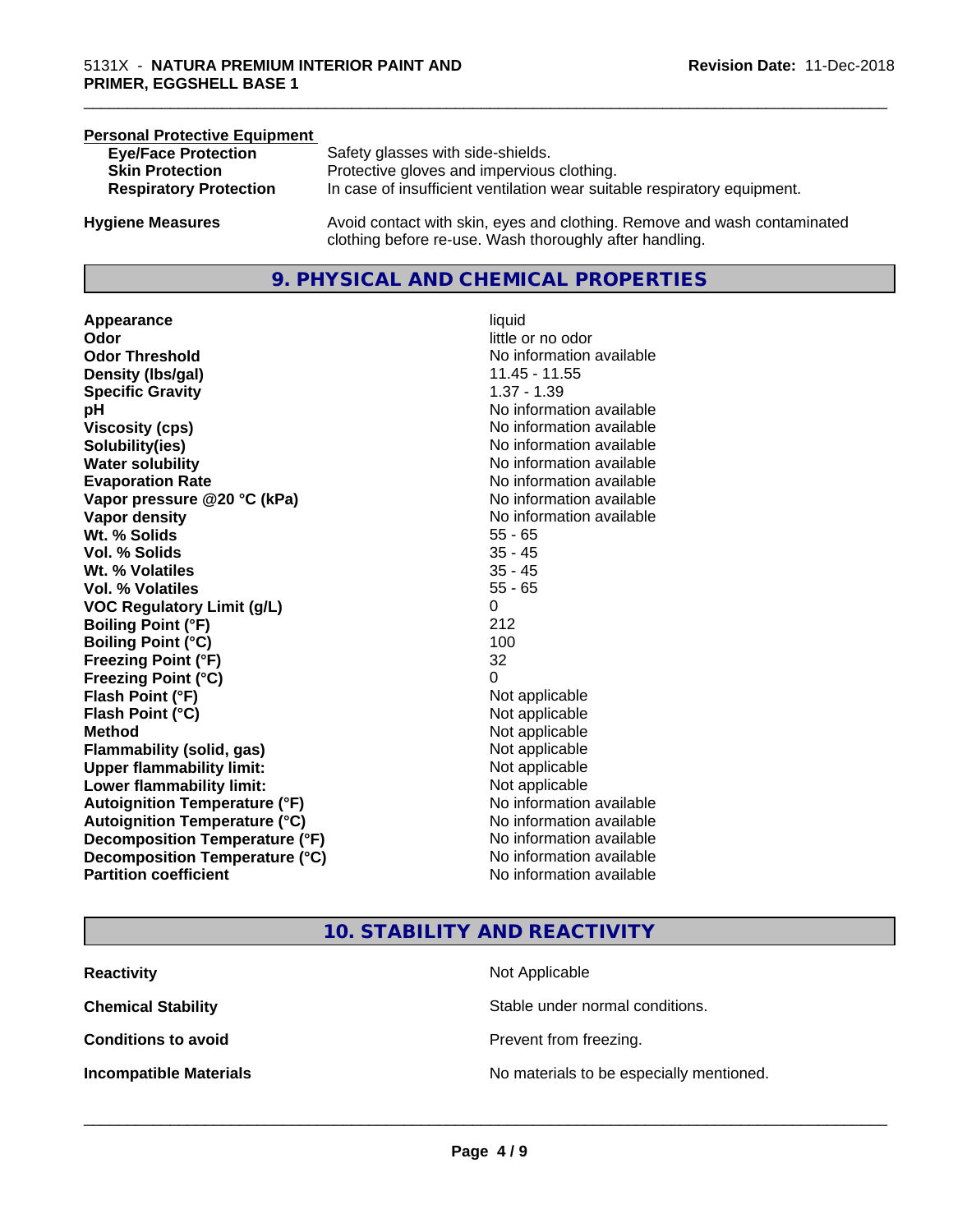| <b>Hazardous Decomposition Products</b>                                                                                                                                                                                                                                                                                                                                                                                 |                                                                                                                                                                                                                                                                                                                            | None under normal use.                                                                                                                                                       |                 |
|-------------------------------------------------------------------------------------------------------------------------------------------------------------------------------------------------------------------------------------------------------------------------------------------------------------------------------------------------------------------------------------------------------------------------|----------------------------------------------------------------------------------------------------------------------------------------------------------------------------------------------------------------------------------------------------------------------------------------------------------------------------|------------------------------------------------------------------------------------------------------------------------------------------------------------------------------|-----------------|
| <b>Possibility of hazardous reactions</b>                                                                                                                                                                                                                                                                                                                                                                               |                                                                                                                                                                                                                                                                                                                            | None under normal conditions of use.                                                                                                                                         |                 |
|                                                                                                                                                                                                                                                                                                                                                                                                                         |                                                                                                                                                                                                                                                                                                                            | 11. TOXICOLOGICAL INFORMATION                                                                                                                                                |                 |
| <b>Product Information</b>                                                                                                                                                                                                                                                                                                                                                                                              |                                                                                                                                                                                                                                                                                                                            |                                                                                                                                                                              |                 |
| Information on likely routes of exposure                                                                                                                                                                                                                                                                                                                                                                                |                                                                                                                                                                                                                                                                                                                            |                                                                                                                                                                              |                 |
| <b>Principal Routes of Exposure</b>                                                                                                                                                                                                                                                                                                                                                                                     |                                                                                                                                                                                                                                                                                                                            | Eye contact, skin contact and inhalation.                                                                                                                                    |                 |
| <b>Acute Toxicity</b>                                                                                                                                                                                                                                                                                                                                                                                                   |                                                                                                                                                                                                                                                                                                                            |                                                                                                                                                                              |                 |
| <b>Product Information</b>                                                                                                                                                                                                                                                                                                                                                                                              | No information available                                                                                                                                                                                                                                                                                                   |                                                                                                                                                                              |                 |
| Symptoms related to the physical, chemical and toxicological characteristics                                                                                                                                                                                                                                                                                                                                            |                                                                                                                                                                                                                                                                                                                            |                                                                                                                                                                              |                 |
| <b>Symptoms</b>                                                                                                                                                                                                                                                                                                                                                                                                         | No information available                                                                                                                                                                                                                                                                                                   |                                                                                                                                                                              |                 |
| Delayed and immediate effects as well as chronic effects from short and long-term exposure                                                                                                                                                                                                                                                                                                                              |                                                                                                                                                                                                                                                                                                                            |                                                                                                                                                                              |                 |
| Eye contact<br><b>Skin contact</b><br><b>Inhalation</b><br>Ingestion<br><b>Sensitization</b><br><b>Neurological Effects</b><br><b>Mutagenic Effects</b><br><b>Reproductive Effects</b><br><b>Developmental Effects</b><br><b>Target organ effects</b><br><b>STOT - single exposure</b><br><b>STOT - repeated exposure</b><br>Other adverse effects<br><b>Aspiration Hazard</b><br><b>Numerical measures of toxicity</b> | May cause slight irritation.<br>No information available<br>No information available.<br>No information available.<br>No information available.<br>No information available.<br>No information available.<br>No information available<br>No information available<br>No information available.<br>No information available | Substance may cause slight skin irritation.<br>May cause irritation of respiratory tract.<br>Ingestion may cause gastrointestinal irritation, nausea, vomiting and diarrhea. |                 |
| The following values are calculated based on chapter 3.1 of the GHS document                                                                                                                                                                                                                                                                                                                                            |                                                                                                                                                                                                                                                                                                                            |                                                                                                                                                                              |                 |
| <b>ATEmix (oral)</b><br><b>ATEmix (dermal)</b>                                                                                                                                                                                                                                                                                                                                                                          | 20473 mg/kg<br>85341 mg/kg                                                                                                                                                                                                                                                                                                 |                                                                                                                                                                              |                 |
| <b>Component Information</b>                                                                                                                                                                                                                                                                                                                                                                                            |                                                                                                                                                                                                                                                                                                                            |                                                                                                                                                                              |                 |
| Chemical name                                                                                                                                                                                                                                                                                                                                                                                                           | Oral LD50                                                                                                                                                                                                                                                                                                                  | Dermal LD50                                                                                                                                                                  | Inhalation LC50 |

| Chemical name     | Oral LD50             | Dermal LD50             | Inhalation LC50        |
|-------------------|-----------------------|-------------------------|------------------------|
| Titanium dioxide  | $> 10000$ mg/kg (Rat) |                         |                        |
| 13463-67-7        |                       |                         |                        |
| Kaolin, calcined  | $>$ 2000 mg/kg (Rat)  |                         |                        |
| 92704-41-1        |                       |                         |                        |
| Silica, amorphous | $>$ 5000 mg/kg (Rat)  | $>$ 2000 mg/kg (Rabbit) | $> 2.2$ mg/L (Rat) 1 h |
| 7631-86-9         |                       |                         |                        |

#### **Carcinogenicity**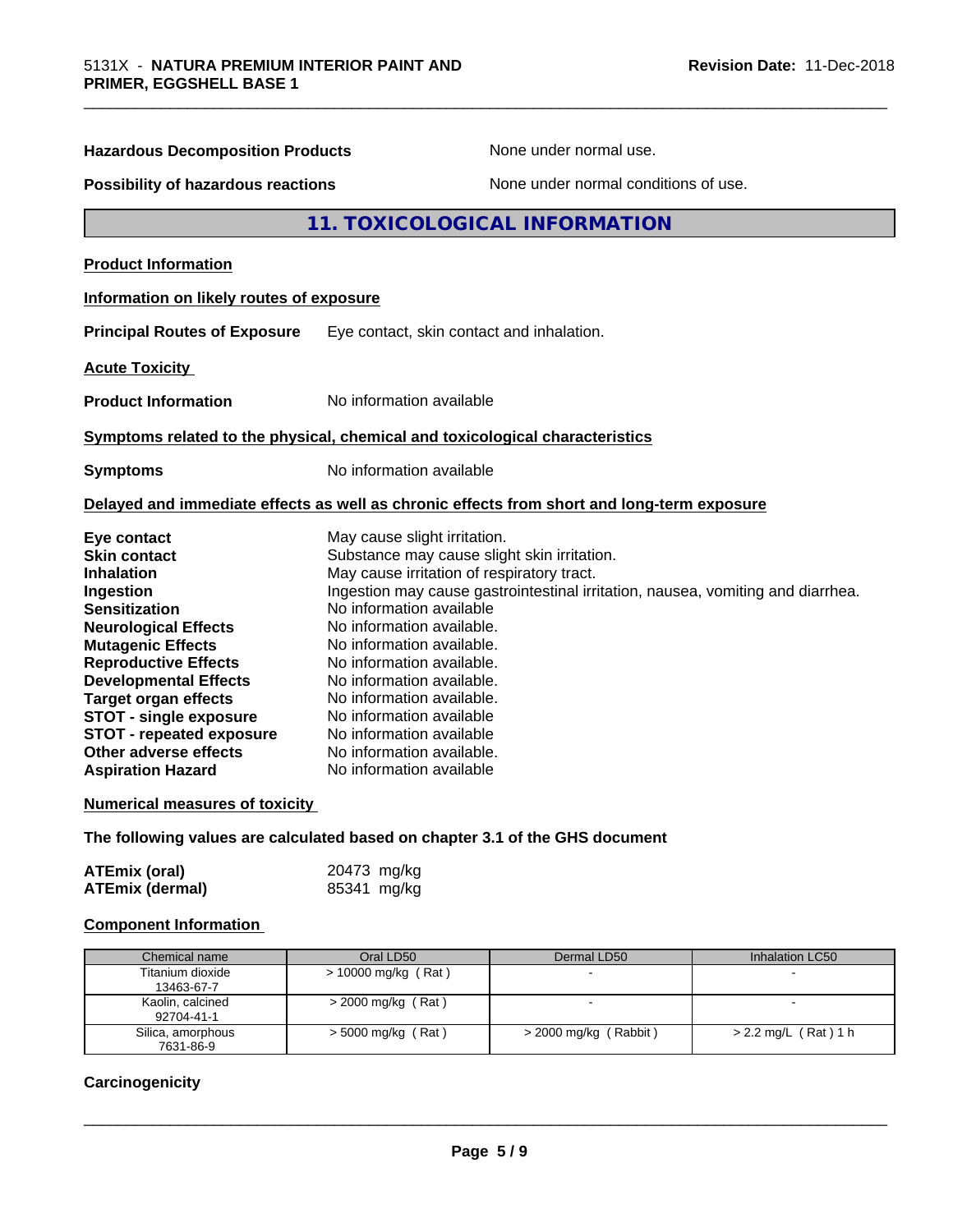*The information below indicateswhether each agency has listed any ingredient as a carcinogen:.*

| <b>Chemical</b><br>name  | <b>IARC</b>                    | <b>NTP</b> | <b>OSHA</b> |
|--------------------------|--------------------------------|------------|-------------|
|                          | . .<br>2B<br>Possible<br>Human |            | Listed<br>. |
| .<br>dioxide<br>⊺itanium | Carcinogen                     |            |             |

\_\_\_\_\_\_\_\_\_\_\_\_\_\_\_\_\_\_\_\_\_\_\_\_\_\_\_\_\_\_\_\_\_\_\_\_\_\_\_\_\_\_\_\_\_\_\_\_\_\_\_\_\_\_\_\_\_\_\_\_\_\_\_\_\_\_\_\_\_\_\_\_\_\_\_\_\_\_\_\_\_\_\_\_\_\_\_\_\_\_\_\_\_

• Although IARC has classified titanium dioxide as possibly carcinogenic to humans (2B), their summary concludes: "No significant exposure to titanium dioxide is thought to occur during the use of products in which titanium dioxide is bound to other materials, such as paint."

#### **Legend**

IARC - International Agency for Research on Cancer NTP - National Toxicity Program OSHA - Occupational Safety & Health Administration

**12. ECOLOGICAL INFORMATION**

#### **Ecotoxicity Effects**

The environmental impact of this product has not been fully investigated.

#### **Product Information**

#### **Acute Toxicity to Fish**

No information available

#### **Acute Toxicity to Aquatic Invertebrates**

No information available

#### **Acute Toxicity to Aquatic Plants**

No information available

#### **Persistence / Degradability**

No information available.

#### **Bioaccumulation**

No information available.

#### **Mobility in Environmental Media**

No information available.

#### **Ozone**

No information available

#### **Component Information**

#### **Acute Toxicity to Fish**

Titanium dioxide  $LC50:$  > 1000 mg/L (Fathead Minnow - 96 hr.)

#### **Acute Toxicity to Aquatic Invertebrates**

No information available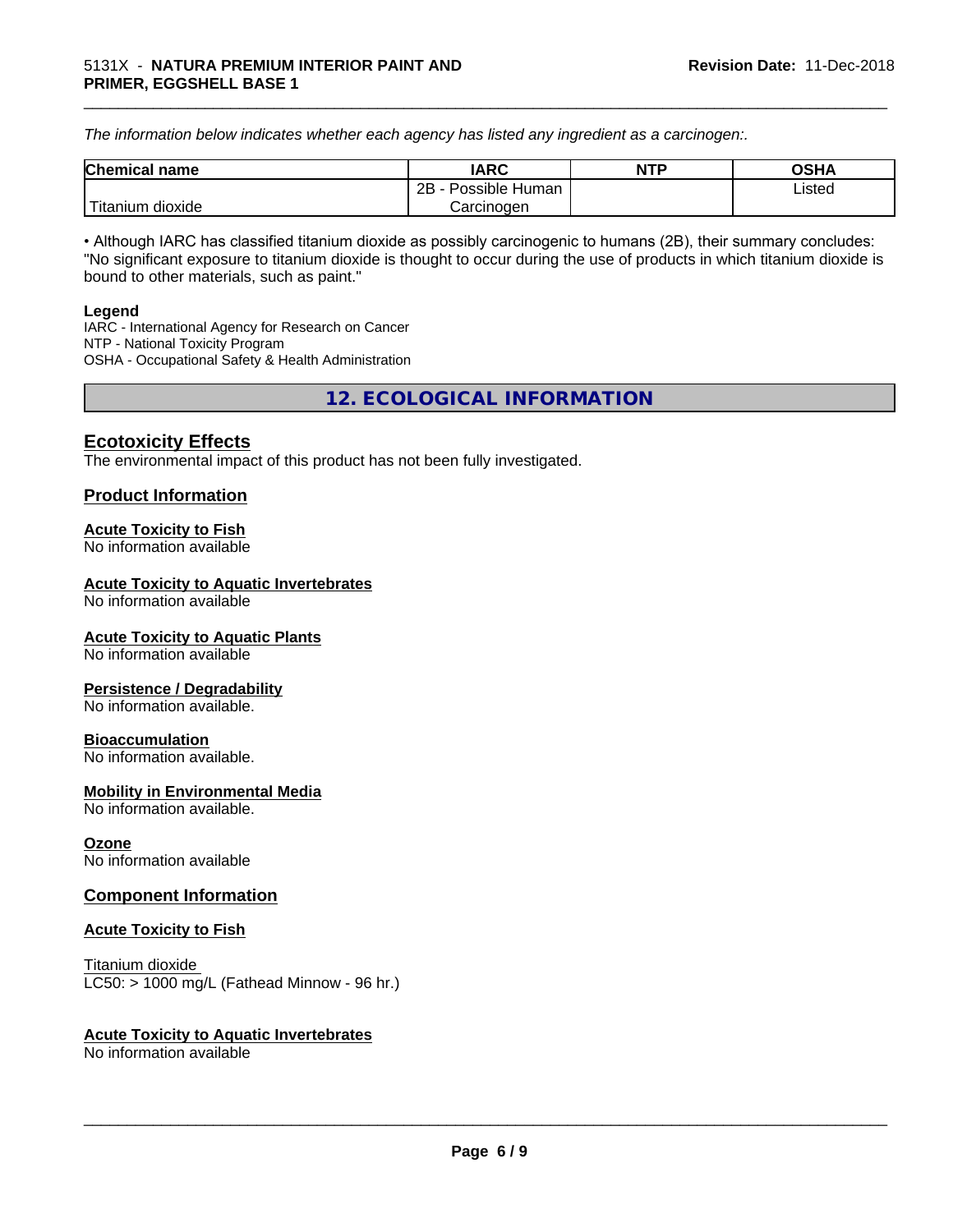#### **Acute Toxicity to Aquatic Plants**

No information available

|                              | 13. DISPOSAL CONSIDERATIONS                                                                                                                                                                                               |
|------------------------------|---------------------------------------------------------------------------------------------------------------------------------------------------------------------------------------------------------------------------|
| <b>Waste Disposal Method</b> | Dispose of in accordance with federal, state, and local regulations. Local<br>requirements may vary, consult your sanitation department or state-designated<br>environmental protection agency for more disposal options. |
|                              | 14. TRANSPORT INFORMATION                                                                                                                                                                                                 |
| <b>DOT</b>                   | Not regulated                                                                                                                                                                                                             |
| <b>ICAO/IATA</b>             | Not regulated                                                                                                                                                                                                             |
| <b>IMDG/IMO</b>              | Not regulated                                                                                                                                                                                                             |
|                              | 15. REGULATORY INFORMATION                                                                                                                                                                                                |

\_\_\_\_\_\_\_\_\_\_\_\_\_\_\_\_\_\_\_\_\_\_\_\_\_\_\_\_\_\_\_\_\_\_\_\_\_\_\_\_\_\_\_\_\_\_\_\_\_\_\_\_\_\_\_\_\_\_\_\_\_\_\_\_\_\_\_\_\_\_\_\_\_\_\_\_\_\_\_\_\_\_\_\_\_\_\_\_\_\_\_\_\_

### **International Inventories**

| <b>TSCA: United States</b> | Yes - All components are listed or exempt. |
|----------------------------|--------------------------------------------|
| <b>DSL: Canada</b>         | Yes - All components are listed or exempt. |

#### **Federal Regulations**

| SARA 311/312 hazardous categorization |     |  |
|---------------------------------------|-----|--|
| Acute health hazard                   | Nο  |  |
| Chronic Health Hazard                 | No. |  |
| Fire hazard                           | Nο  |  |

Sudden release of pressure hazard No Reactive Hazard No

#### **SARA 313**

Section 313 of Title III of the Superfund Amendments and Reauthorization Act of 1986 (SARA). This product contains a chemical or chemicals which are subject to the reporting requirements of the Act and Title 40 of the Code of Federal Regulations, Part 372:

*None*

**Clean Air Act,Section 112 Hazardous Air Pollutants (HAPs) (see 40 CFR 61)**

This product contains the following HAPs:

*None*

#### **US State Regulations**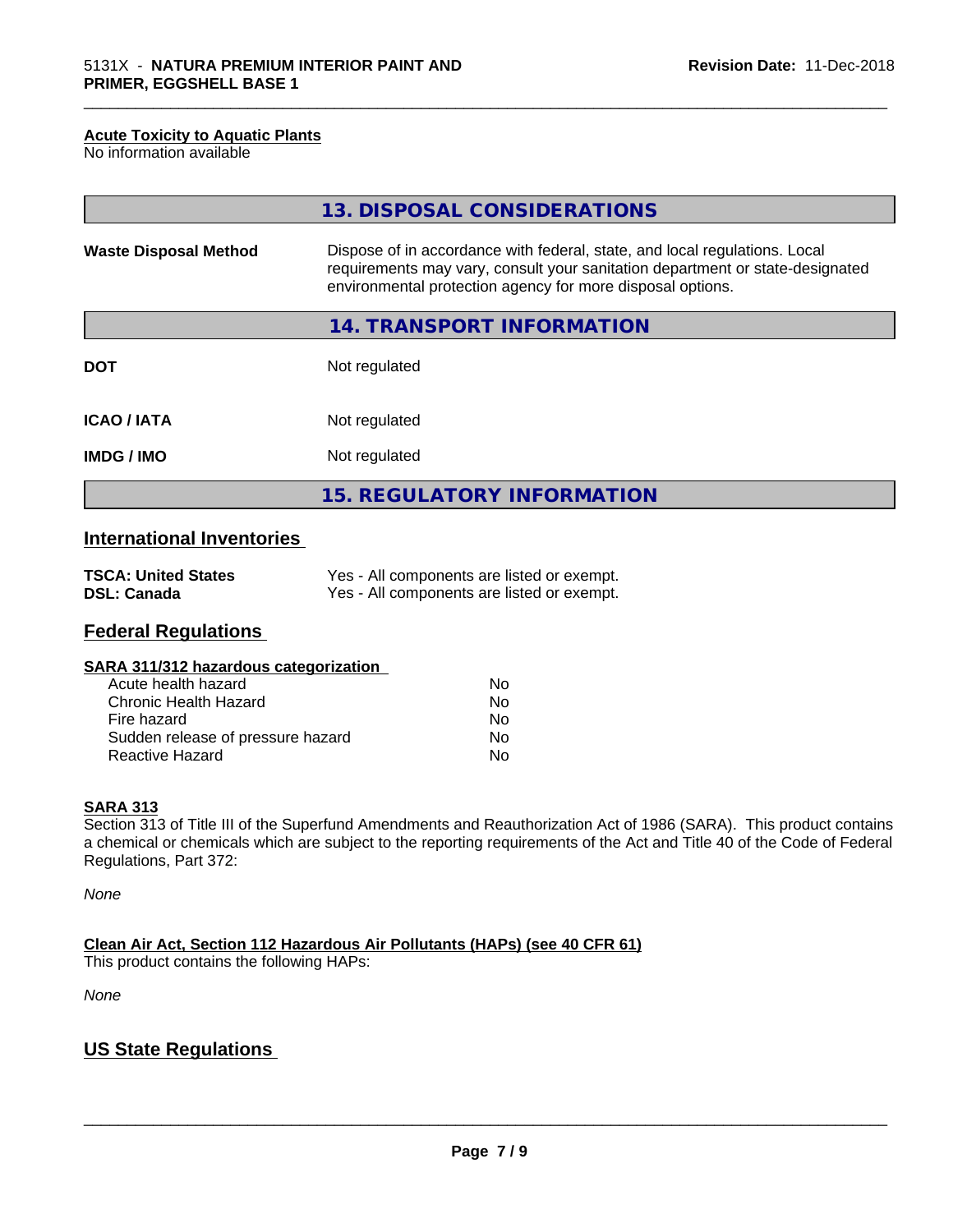#### **State Right-to-Know**

| <b>Chemical name</b>           | <br>MЭ<br>saunuscus | <b>Jerse</b> v<br>Nev <b>N</b> | Pennsylvania |
|--------------------------------|---------------------|--------------------------------|--------------|
| ÷.<br><br>l itanium<br>dioxide |                     |                                |              |
| ~…<br>Silica<br>amorphous      |                     |                                |              |

\_\_\_\_\_\_\_\_\_\_\_\_\_\_\_\_\_\_\_\_\_\_\_\_\_\_\_\_\_\_\_\_\_\_\_\_\_\_\_\_\_\_\_\_\_\_\_\_\_\_\_\_\_\_\_\_\_\_\_\_\_\_\_\_\_\_\_\_\_\_\_\_\_\_\_\_\_\_\_\_\_\_\_\_\_\_\_\_\_\_\_\_\_

#### **Legend**

X - Listed

#### **16. OTHER INFORMATION**

| HMIS | <b>Health: 1</b> | <b>Flammability: 0</b> | <b>Reactivity: 0</b> | $PPE: -$ |
|------|------------------|------------------------|----------------------|----------|

#### **HMIS Legend**

- 0 Minimal Hazard
- 1 Slight Hazard
- 2 Moderate Hazard
- 3 Serious Hazard
- 4 Severe Hazard
- <sup>\*</sup> Chronic Hazard
- X Consult your supervisor or S.O.P. for "Special" handling instructions.

*Note: The PPE rating has intentionally been left blank. Choose appropriate PPE that will protect employees from the hazards the material will present under the actual normal conditions of use.*

*Caution: HMISÒ ratings are based on a 0-4 rating scale, with 0 representing minimal hazards or risks, and 4 representing significant hazards or risks. Although HMISÒ ratings are not required on MSDSs under 29 CFR 1910.1200, the preparer, has chosen to provide them. HMISÒ ratings are to be used only in conjunction with a fully implemented HMISÒ program by workers who have received appropriate HMISÒ training. HMISÒ is a registered trade and service mark of the NPCA. HMISÒ materials may be purchased exclusively from J. J. Keller (800) 327-6868.*

 **WARNING!** If you scrape, sand, or remove old paint, you may release lead dust. LEAD IS TOXIC. EXPOSURE TO LEAD DUST CAN CAUSE SERIOUS ILLNESS, SUCH AS BRAIN DAMAGE, ESPECIALLY IN CHILDREN. PREGNANT WOMEN SHOULD ALSO AVOID EXPOSURE.Wear a NIOSH approved respirator to control lead exposure. Clean up carefully with a HEPA vacuum and a wet mop. Before you start, find out how to protect yourself and your family by contacting the National Lead Information Hotline at 1-800-424-LEAD or log on to www.epa.gov/lead.

| <b>Prepared By</b>                               | <b>Product Stewardship Department</b><br>Benjamin Moore & Co.<br>101 Paragon Drive<br>Montvale, NJ 07645<br>800-225-5554 |  |
|--------------------------------------------------|--------------------------------------------------------------------------------------------------------------------------|--|
| <b>Revision Date:</b><br><b>Revision Summary</b> | 11-Dec-2018<br>Not available                                                                                             |  |

#### Disclaimer

The information contained herein is presented in good faith and believed to be accurate as of the effective date shown above. This information is furnished without warranty of any kind. Employers should use this information only as a **supplement to other information gathered by them and must make independent determination of suitability and** completeness of information from all sources to assure proper use of these materials and the safety and health of employees. Any use of this data and information must be determined by the user to be in accordance with applicable **federal, provincial, and local laws and regulations.**